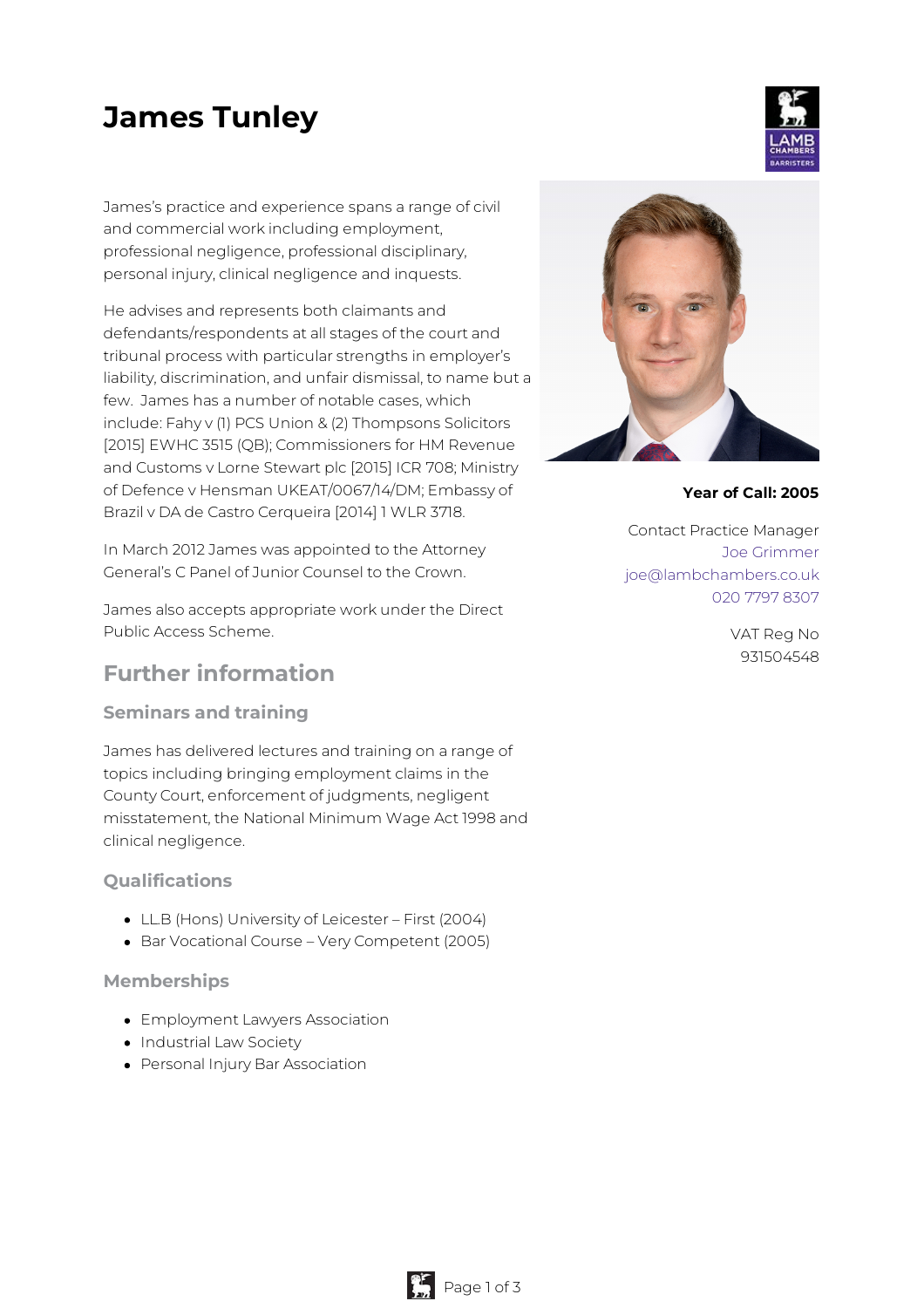

## **Commercial**

In addition to his specialism in employment law, James has a broad commercial practice covering contractual disputes, debt recovery, bailment, claims in respect of the sale and supply of goods and services, and claims made under the Consumer Rights Act 2015. He has experience of and – is able to assist in – advising, drafting and representing clients in a broad range of commercial litigation, including at the pre-action stage and/or postjudgment where enforcement is required.

James's practice also encompasses professional negligence and has advised and acted for both claimants and defendants.

#### **Examples of recent commercial work**

- Advised a government department on the recovery of a debt from a former employee.
- Advised a holiday company in respect of a claim alleging breach of the Consumer Rights Act 2015.
- Fahy v (1) PCS Union & (2) Thompsons Solicitors [2015] EWHC 3515 (QB): Represented the first defendant to a claim of professional negligence and, after the claim was struck out following a case management order, went on to represent the first defendant on appeal.
- Lipscombe v Thurgate (2011, High Court QBD): Represented the defendant trade union representative in a High Court claim for negligence and breach of contract and was successful in application to strike out the claim on grounds that it had no reasonable prospects of success.

## **Seminars/Training**

James has delivered seminars and training a range of topics including enforcement of judgments and orders, negligent misstatement, and insolvency.

## **Qualifications**

- LL.B (Hons) University of Leicester First (2004)
- Bar Vocational Course Very Competent (2005)

**Memberships**